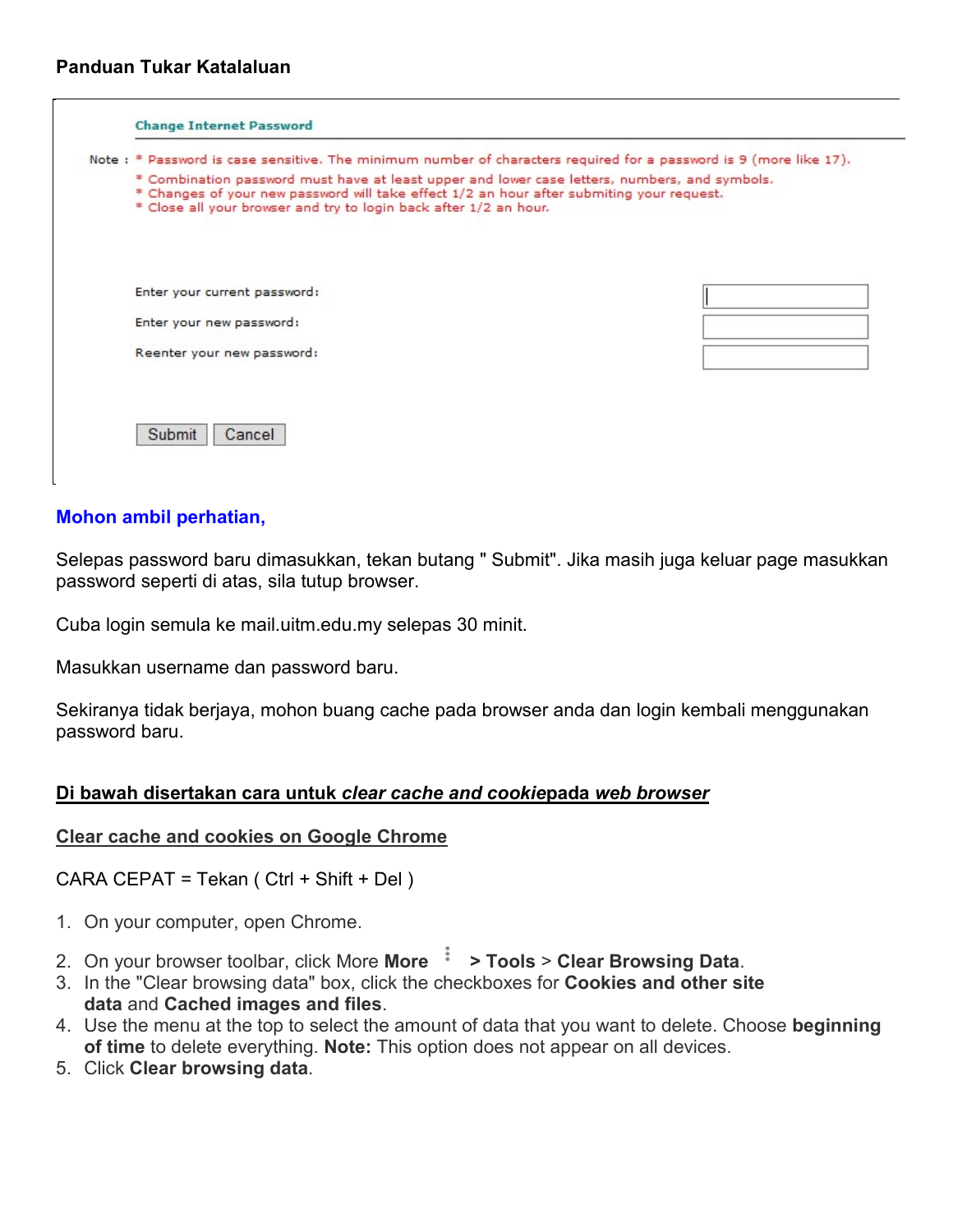# Clear browsing data

| Clear the following items from the beginning of time                        |
|-----------------------------------------------------------------------------|
| Browsing history<br>9,201 items (and more on synced devices)                |
| Download history<br>391 items                                               |
| Cached images and files<br>639 MB                                           |
| Cookies and other site data<br>This will sign you out of most websites.     |
| Passwords<br>50 passwords (synced)                                          |
| Autofill form data<br>None                                                  |
| Hosted app data<br>5 apps (Cloud Print, Gmail, and 3 more)                  |
| Media licenses<br>You may lose access to protected content from some sites. |
|                                                                             |
| <b>CLEAR BROWSING DATA</b><br>CANCEL                                        |

## **Clear cache and cookies on Internet Explorer**

CARA CEPAT = Tekan ( Ctrl + Shift + Del )

1. Select **Tools > Internet Options**.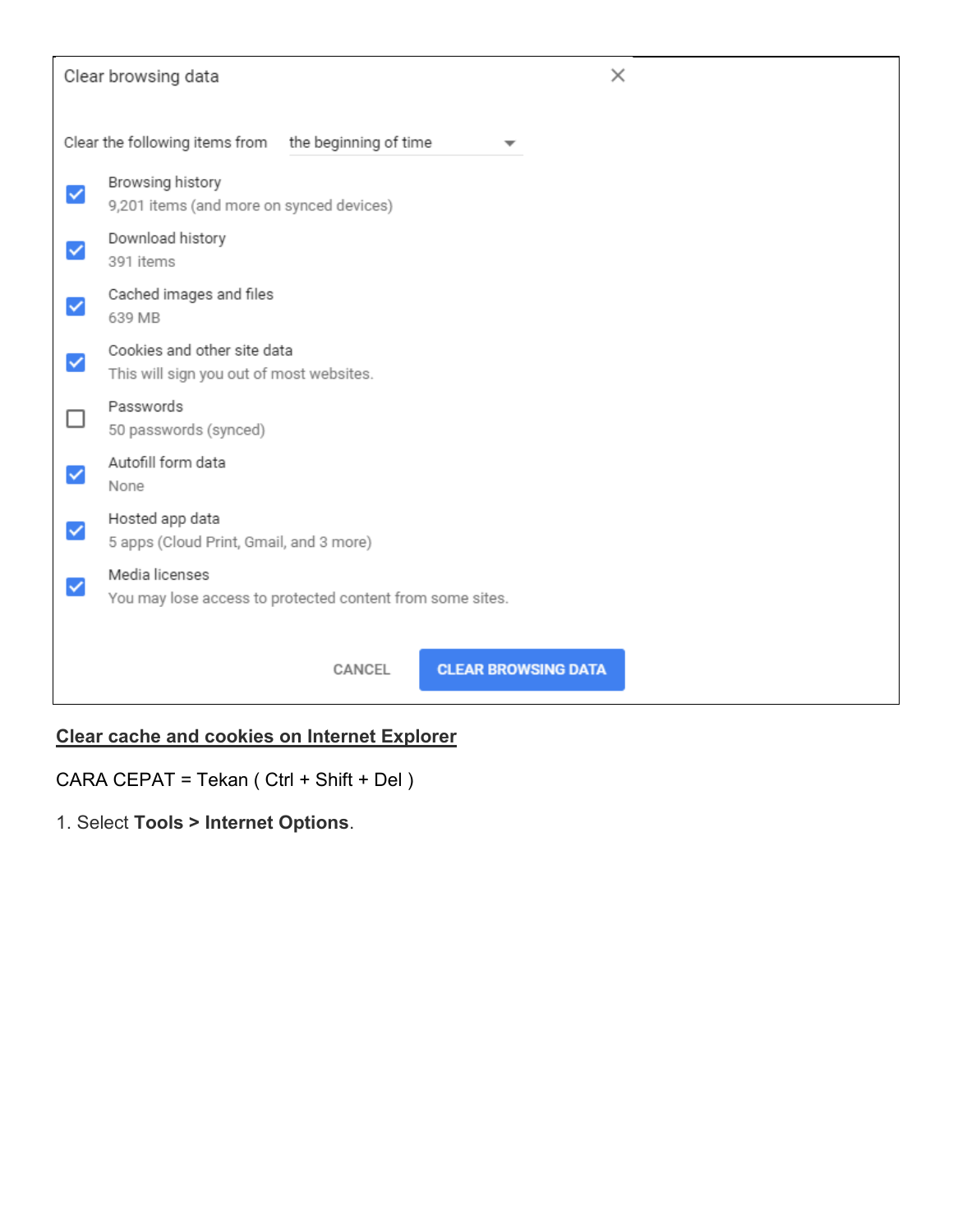

2. Click on the **General** tab and then the **Delete...** button.

| x<br><b>Internet Options</b>                                                            |
|-----------------------------------------------------------------------------------------|
| General Security<br>Privacy<br>Content  <br><b>Connections</b><br>Advanced<br>Programs  |
| Home page                                                                               |
| To create home page tabs, type each address on its own line.                            |
|                                                                                         |
| Use default<br>Use blank<br>Use current                                                 |
| Browsing history                                                                        |
| Delete temporary files, history, cookies, saved passwords,<br>and web form information. |
| Delete browsing history on exit                                                         |
| Delete<br>Settings<br>Search                                                            |
| Change search defaults.<br>Settings                                                     |
| Tabs                                                                                    |
| Change how webpages are displayed in<br>Settings<br>tabs.                               |
| Appearance                                                                              |
| <b>Colors</b><br><b>Accessibility</b><br><b>Fonts</b><br>Languages                      |
|                                                                                         |
| OK<br>Cancel<br>Apply                                                                   |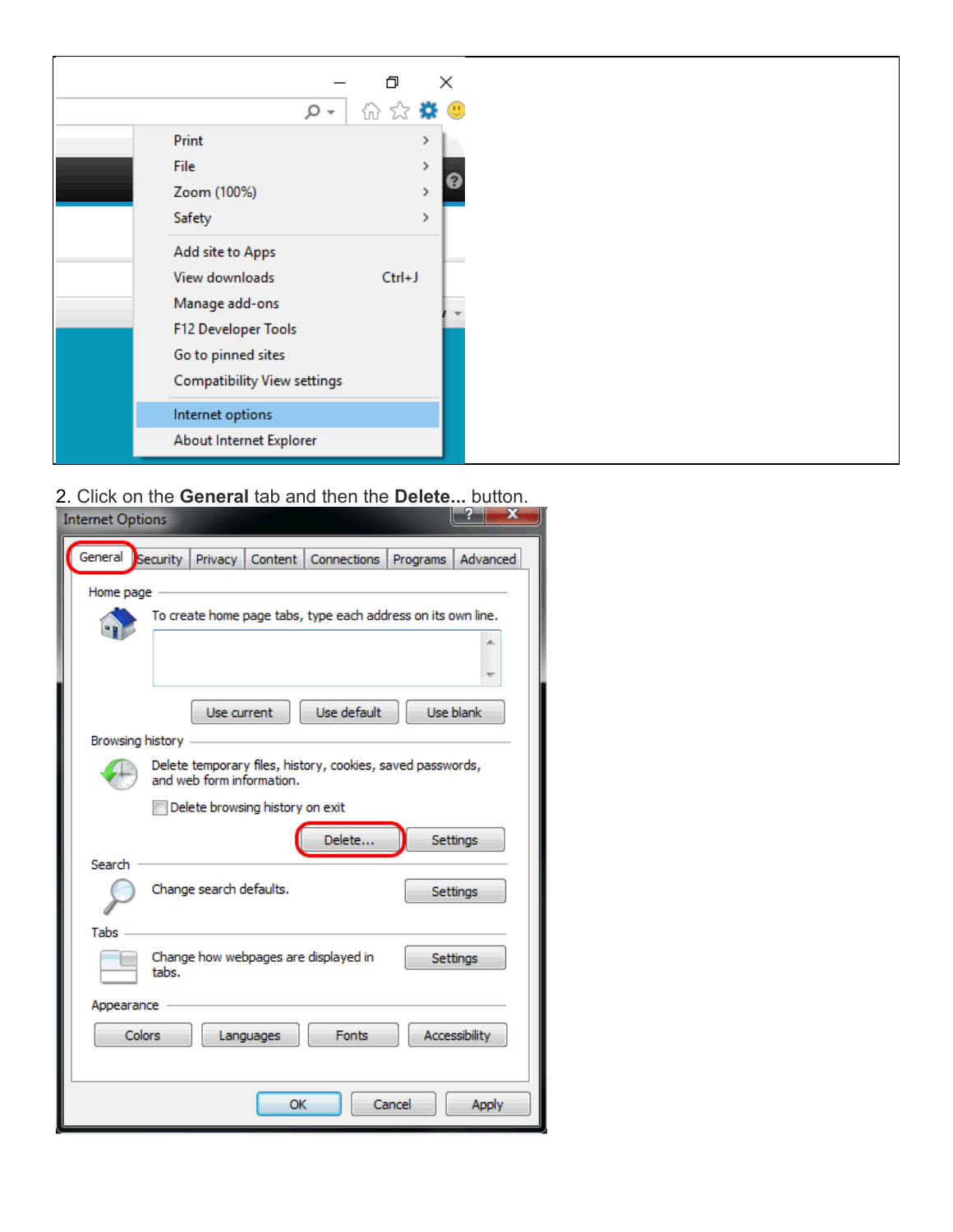3. Make sure to uncheck **Preserve Favorites website data** and check both **Temporary Internet Files** and **Cookies** then click **Delete**.



## **Clear cache and cookies on Mozilla**

CARA CEPAT = Tekan ( Ctrl + Shift + Del )

1. Click the menu button  $\mathbb{R}$  and choose History.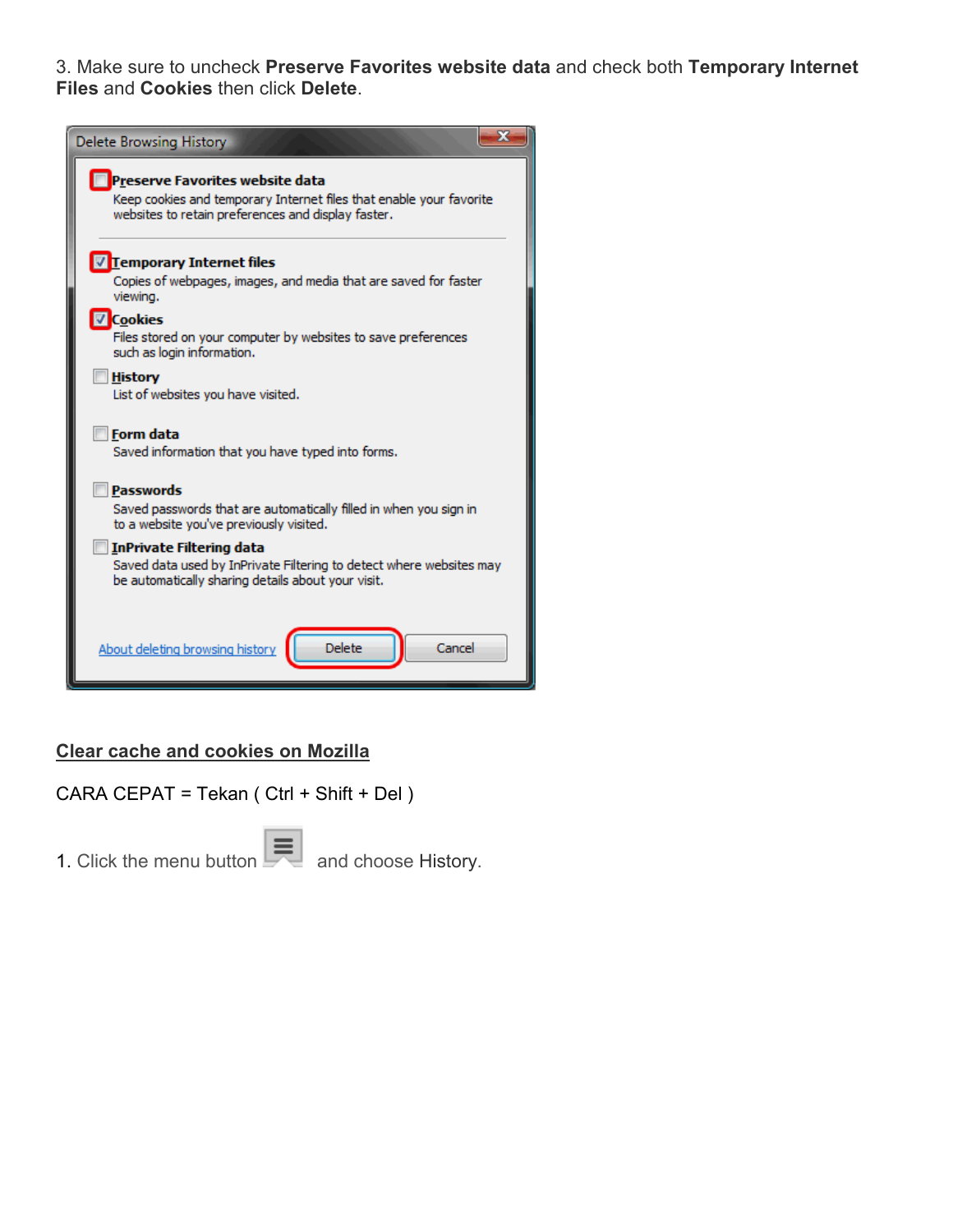

2. Select Clear Recent History then clear now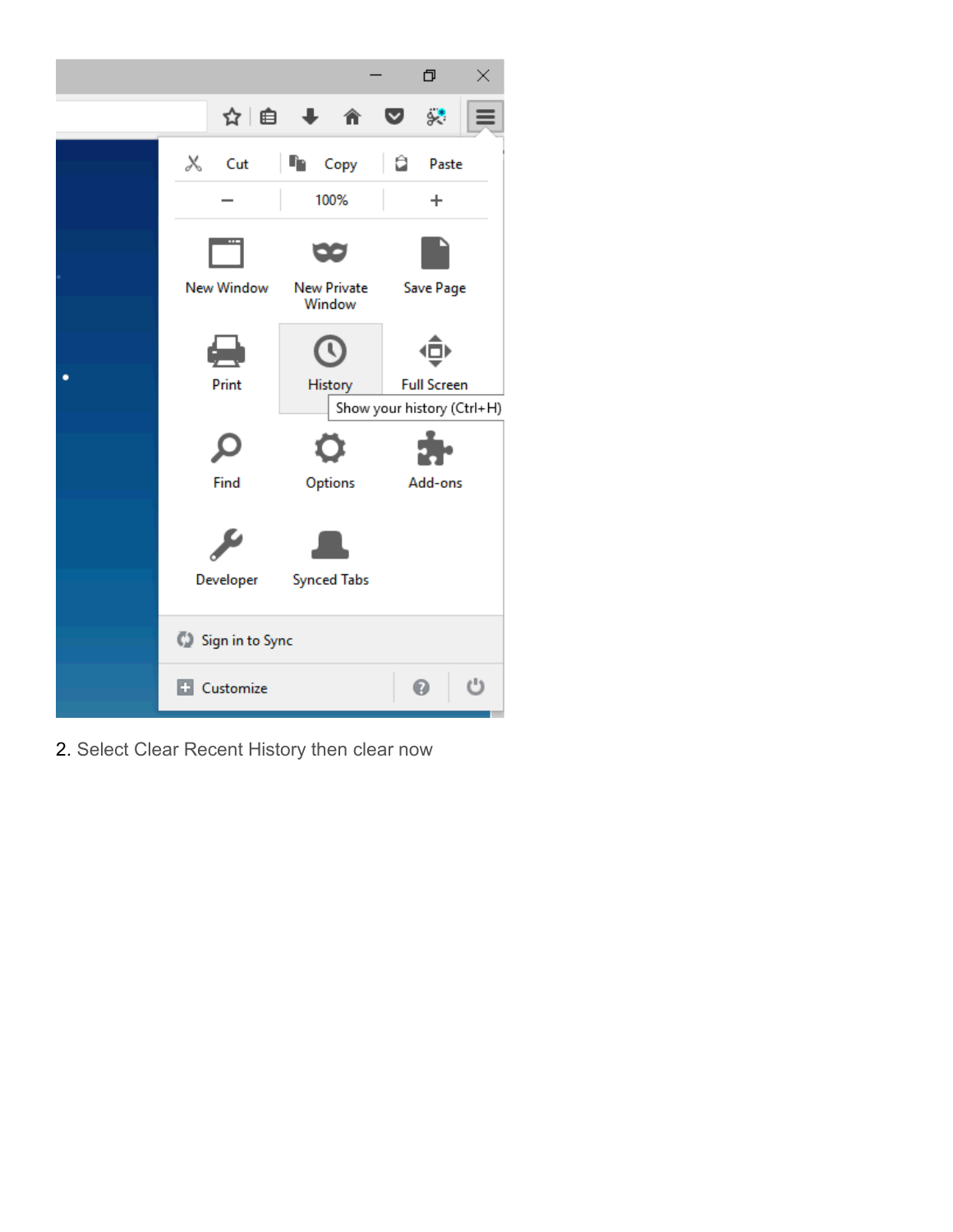| Clear All History                                             | $\times$     |
|---------------------------------------------------------------|--------------|
| Everything<br>Time range to clear:                            | $\checkmark$ |
| All history will be cleared.<br>This action cannot be undone. |              |
| <b>Details</b><br>$\hat{\phantom{a}}$                         |              |
| Browsing & Download History<br>$\checkmark$                   |              |
| ○ Form & Search History                                       |              |
| $\sqrt{ }$ Cookies                                            |              |
| $\vee$ Cache                                                  |              |
| $\boxdot$ Active Logins                                       |              |
| Offline Website Data<br>$\checkmark$                          |              |
| <b>Site Preferences</b><br>☑                                  |              |
| Clear Now<br>Cancel                                           |              |

# **Clear cache and cookies on Safari 8.0 - 10.0 (Mac)**

1. Click **Safari** in the upper left hand side of your screen. In the menu that appears, click **Preferences**.

| <b>Safari</b>                            | <b>File</b>        |  | Edit View    |  |  |  |  |
|------------------------------------------|--------------------|--|--------------|--|--|--|--|
| <b>About Safari</b><br>Safari Extensions |                    |  |              |  |  |  |  |
|                                          | Preferences        |  | Ж,           |  |  |  |  |
|                                          | Clear History      |  |              |  |  |  |  |
| <b>Services</b>                          |                    |  |              |  |  |  |  |
| Hide Safari                              |                    |  | жH           |  |  |  |  |
| Show All                                 | <b>Hide Others</b> |  | <b>N % T</b> |  |  |  |  |
| <b>Quit Safari</b>                       |                    |  | жQ           |  |  |  |  |
|                                          |                    |  |              |  |  |  |  |

2. In the window that appears, click the **Privacy** tab. Click the button **Remove All Website Data...**.